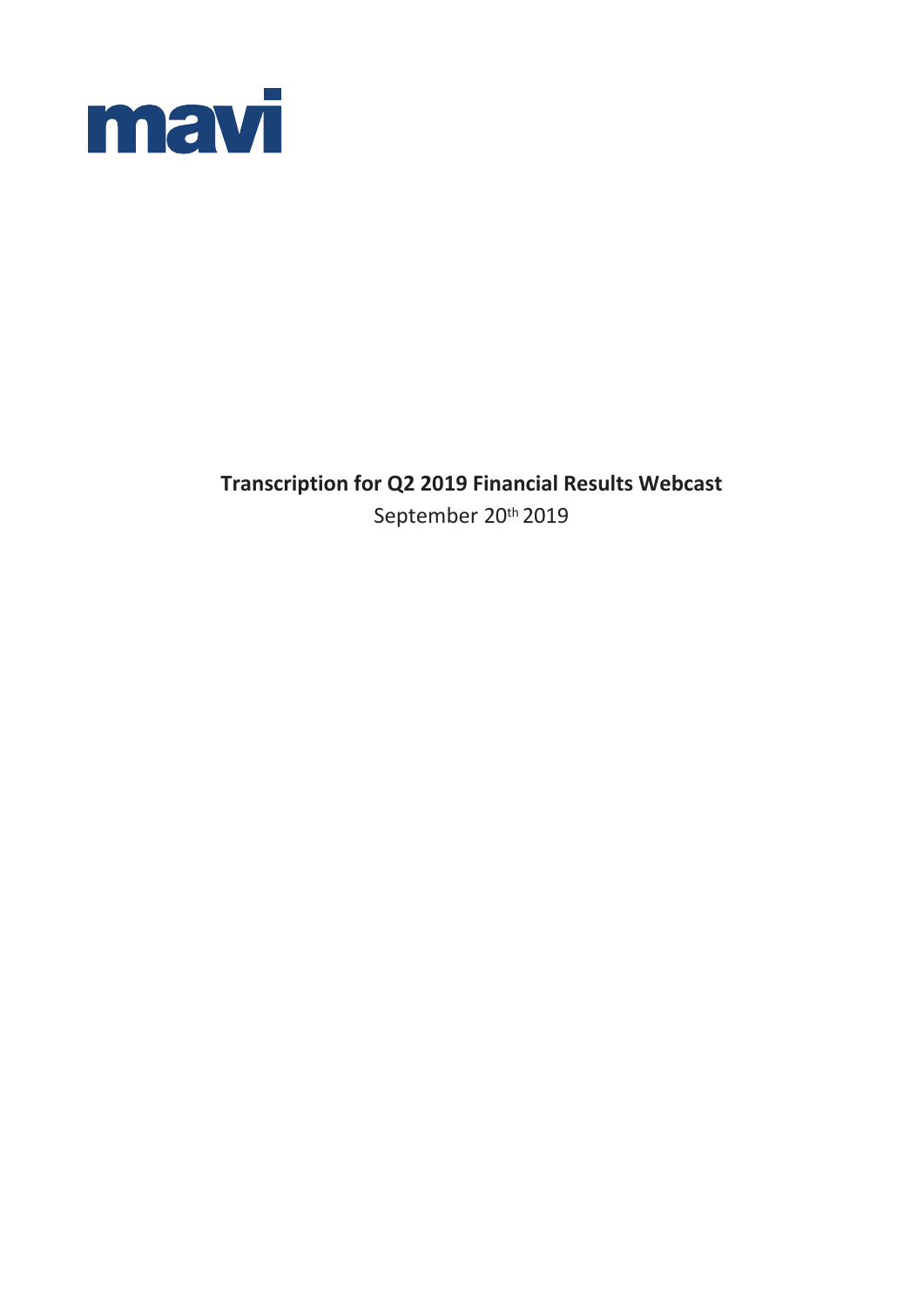

# **Corporate Participant**

# **Cüneyt Yavuz**

Mavi – CEO

# **Presentation**

## **Operator**

Ladies and gentlemen, welcome to Mavi Q2 2019 Webcast conference call and webcast. I will now hand over to your host, Cüneyt Yavuz, CEO. Sir, please go ahead.

## **Cüneyt Yavuz**

Hello everybody, welcome to our conference call regarding the financial results for the first half of 2019, which is spring/summer 2019 season for our business. I will be taking you through our operational and financial results for the period and I will provide insights on the current trading environment and our expectations for the rest of the year. Also, I have already received some of your questions and we will try to address them throughout the presentation. Should you have any further questions, as always, I will be happy to answer them at the end of our call.

Before going into the key highlights for the period, I would like to do a quick overview of the second quarter in terms of market and consumer trends in Turkey. You will recall in the first quarter review, I mentioned we witnessed different dynamics playing out every month and saw the adverse impacts of competitive environment, weather conditions and other macro uncertainties on our traffic and transaction figures. I am happy to report that in the second quarter our strong sales performance was back on track, like-for-like growth realised at 25% including both traffic and transaction growth yearon-year. The two encouraging facts that we reported in Q1 continued to hold true for the whole spring/summer 2019 season, which is our women collection and our denim category, continued to deliver positive volume growth, highlighting the strength and resilience of Mavi as the jeans brand of Turkey.

Now, let's move onto slide two with our key highlights. As you know, we have started applying IFRS 16 reporting standard as of 2019. However, throughout this presentation, I will be sharing the results without the IFRS 16 impact to provide a more meaningful comparison with the previous year. You may find the full IFRS 16 impact in detail in the appendix of the presentation.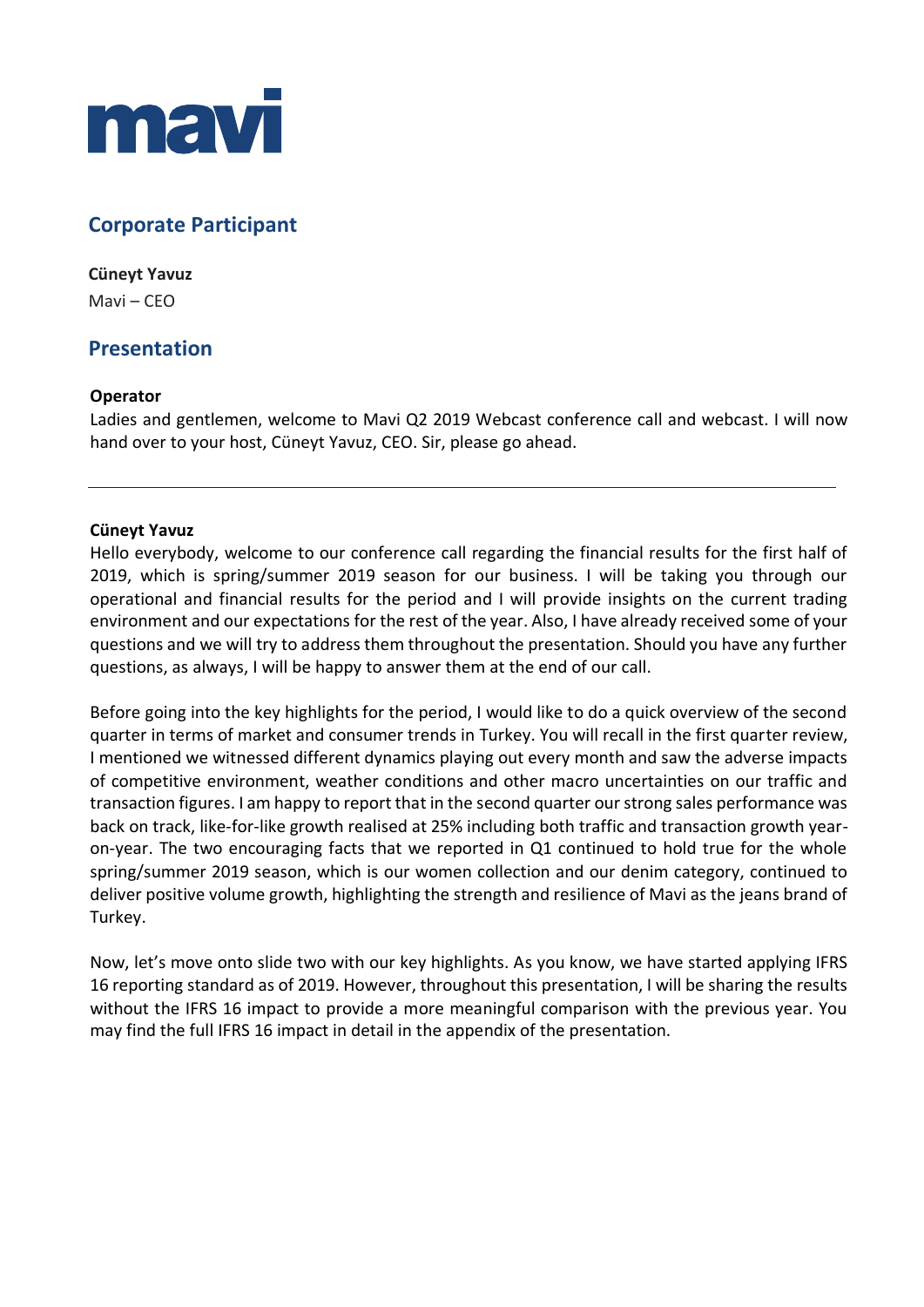

In the first half of 2019, our consolidated revenue grew by 26% to TL 1.340 billion. Nominal EBITDA grew by 14% to TL 178 million, resulting in 13.3% of EBITDA margin. Net profit in the first half contracted 14% year-on-year to TL 46 million. We opened nine stores and closed three stores resulting in six net openings this quarter. As of end July, we have 306 own-operated stores in Turkey, and in total 433 monobrand stores globally, including franchisees. With a very strong second quarter performance, Mavi Turkey retail business delivered a like-for-like revenue growth of 20.8% in the first half of 2019. As a loved and trusted brand, we continue to acquire new customers, with an addition of 637,000 in 2019. We now have 5.5 million active loyalty cardholders that have shopped with us over the last two years.

Moving onto slide three, with the strong contribution of Q2 sales, which grew 31% year-on-year, consolidated first half global revenue grew by 26% reaching TL 1.340 billion, out of which 65% was in retail, 31% in wholesale and 4.1% in ecommerce. As a result of our continued efforts and focus on our online business, we delivered a solid 112% sales growth in the first half of 2019, generating from mavi.com and Marketplace sales. Sales in Turkey grew by 25% compared to the same period of 2018, with 24% growth in retail, the main driver of our domestic business. We are on the right path with our ecommerce business in Turkey that grew by 91% year-to-date in 2019. International market grew by 31% in Turkish lira terms. As you are aware, we have been closing down retail stores in Europe since last year where we target future growth to be driven mainly by wholesale and online channels. The strategic focus on E-com is paying back and our international ecommerce sales grew by 141% to date.

Moving onto slide four, let us focus on Turkey retail business. Recall that we guided for net 15 new store openings and 10 expansions for 2019. We are on track to deliver this guidance for square metre expansion. We have closed two inefficient stores, plus the Ataturk Airport store this quarter, and opened nine new stores. Additionally, nine stores went through expansion in the first half of 2019. As of end July, we have 306 own-operated stores totalling 153,000 square metres of selling space in Turkey, with an average store size of 500 square metres.

Turkey retail revenue growth of 25% was mainly driven by like-for-like growth and new store openings in the first half of 2019.

Now, to elaborate further on our like-for-like performance, let's move onto page five. With a very strong performance of the second quarter, our like-for-like revenue in the spring/summer 2019 season grew by 20.8%. Since the second half of last year, given the cost inflation and the need to reflect this to pricing, we have been reiterating the fact that like-for-like growth in 2019 would be driven by basket growth. As per our plans, we delivered 22.9% growth in basket size this season. It is worth noting that this basket price increase is in line with the market and we continue to maintain our price positioning in the Turkish apparel market as per our strategy. We achieved 3% transaction growth year-on-year in the second quarter, making up for most of the weakness in the first quarter. This brings the year-to-date transaction to -1.7% for the first half of the year. As we continue to offer the right product at the right price and continue to deliver an excellent shopping experience, we remain confident that we will continue to retain our happy shoppers and gain new Mavi customers.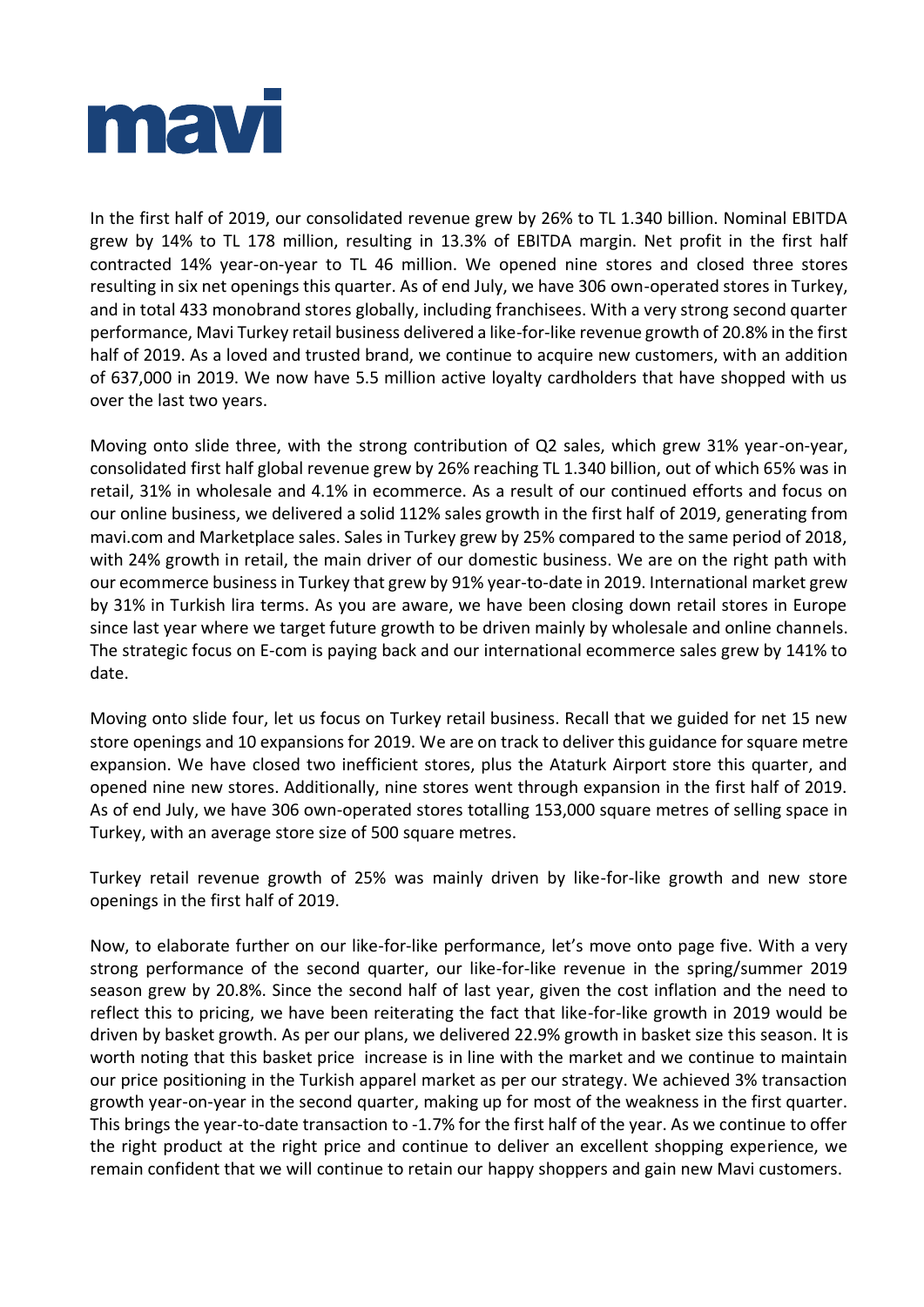

Now, let's take a closer look at our category-based performance and move to slide 6. As I mentioned in the beginning of the call, our denim category continued to achieve positive sales volumes and grew 22% in value in the first half of 2019. The knits category, which consists of t-shirts and sweaters, grew 30% in the first half of 2019, shorts 20%, jackets 23%, and accessories 17%.

On slide seven, we again highlight our online growth performance as this channel now has a significant and growing share in our total sales. In addition to our direct to consumer sales covering mavi.com and Marketplace, our customers can also buy Mavi products through third-party digital platforms, to which we wholesale. Including the wholesale E-com, our total online sales grew by 86% and reached TL 107.4 million globally, constituting 8% of total revenue. We are putting a great effort to improve our online presence in Turkey, especially over the last two years. We are continuously adding new features and benefits for our shoppers. For example, most recently, we launched clickand-collect function and introduced our Mavi Store app. We are immediately seeing the returns from such features. The 73% growth in total online sales this year is evidence of more to come. The share of online in Turkey increased from 2.4% in the same period last year to 3.3% in the first half of 2019. As of first half of 2019, we are deriving 29% of our total international sales from online, which grew 93% year-on-year.

Let's move on to review our margin performance on slide eight. As you know, we guided for continuous improvement in margins and have been able to deliver beyond our commitments against all the challenging externalities in the previous years. For 2019, we have been guiding for significant increases in the cost of goods resulting from currency devaluation impact on raw materials and high inflation. Including all mentioned impacts, our gross margin contracted 310 basis points in the first half of 2019. We are taking many actions to improve our operational efficiency to offset product cost pressures. Our EBITDA excluding IFRS 16 realised at TL 178 million in the first half of 2019 with 13.3% EBITDA margin, 140 basis points lower than the same period last year. It is important to point out that we have managed to gain back 170 basis points of margin by improving our OpEx/sales ratio.

As you can see, the efficiency gains are even more visible in quarter two with an EBITDA margin of 15%. Net profit grew by 9% in the second quarter, bringing the first half net profit to TL 46 million, excluding IFRS 16. Including the IFRS 16 adjustments, EBITDA increases to TL 297 million, and net income decreases to TL 32 million in the first half of 2019.

Now, I would like to move onto page nine to take you through our working capital progress. Our working capital at the end of the first half stands at 5.8% of revenue, implying a slight increase compared to last year despite the challenges in the trading environment. Given the volatile consumer sentiment, we have further increased our focus on inventory management this year. As a result of our efforts to improve our speed-toshelf, responsive and efficient open-to-buy management and effective supply chain planning, inventory level as a percentage of revenue is even better than last year. The nominal increase in inventory is mainly due to an average 30% of higher unit cost.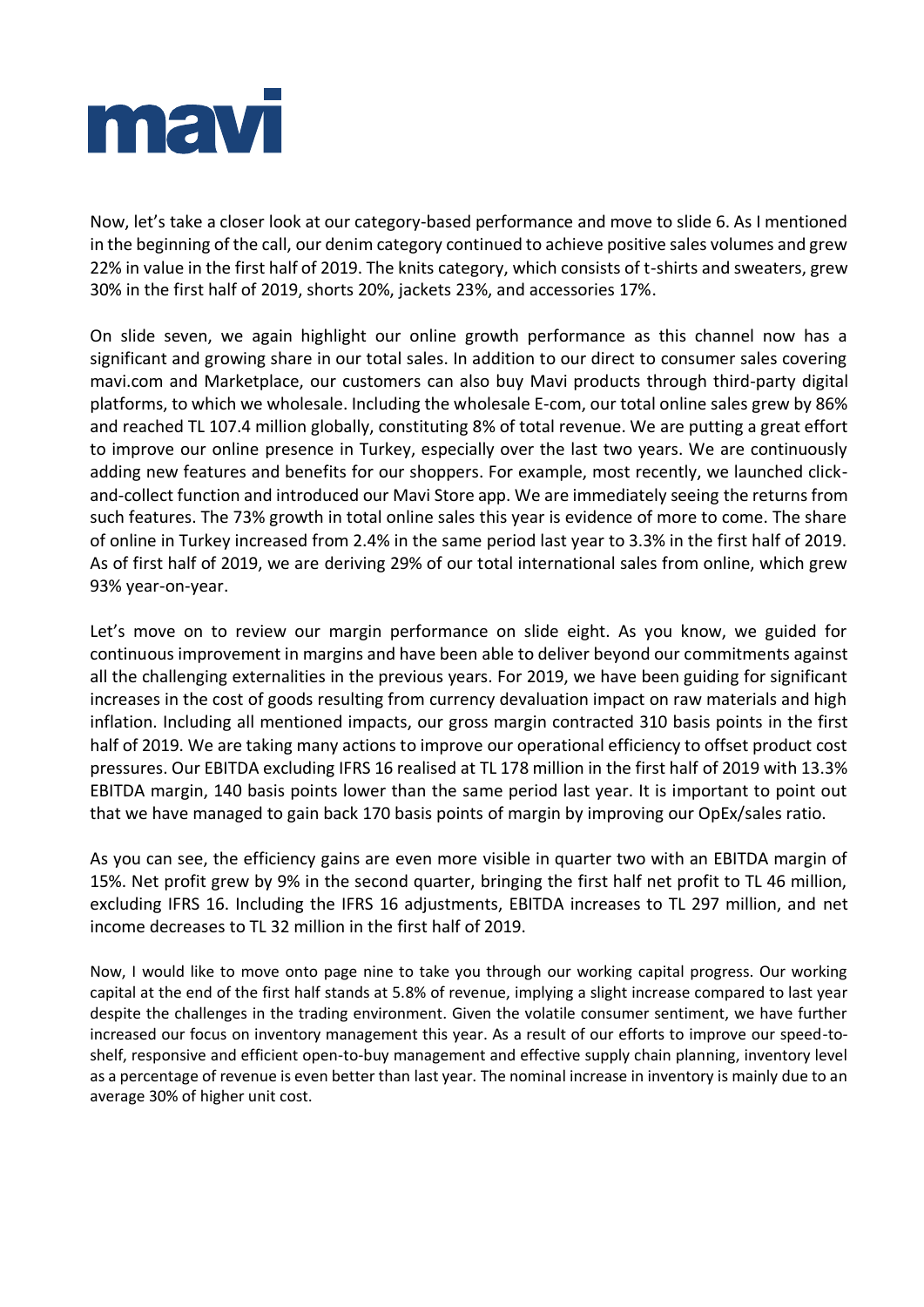

In half one 2019, we have generated TL 130 million of operating cash flow, resulting in a cash conversion of 73%.

Let's now move onto the next slide (slide 10), opening nine stores and expanding nine stores, we have spent TL 53 million on capital expenditure in half one 2019, resulting with a CapEx ratio of 3.9%. Our net debt level is TL 108 million as of end of July 2019, this implies a leverage multiple of 0.3 times of last 12 months EBITDA.

Looking into the currency composition of our debt, 21% of total consolidated debt belongs to Mavi U.S., Mavi Canada, Mavi Europe and Mavi Russia, all in local currencies. As of end of July, 10% of debt is in foreign currency and is totally covered with foreign currency assets and receivables from subsidiaries. Therefore, we have no open positions on our balance sheet as of today, and we aim to continue to carry zero short foreign exchange exposure going forward.

Moving onto slide 11, I would like to provide some outlook to Q3 and remind you of our official guidance for the year 2019.

For the financial year 2019, we are targeting 25% consolidated net sales growth. In our Turkey retail business, we target 18% like-for-like sales growth along with 15 net new store openings and 10 expansions of store square metres. As you know, we have experienced a first quarter that was weaker than our expectations, and a second quarter beating our expectations.

Looking into the third quarter and the second half of the year, I would like to highlight a few points.

We have started our fall/winter season as of August. This season, once again, our revenue growth will be mainly driven by like-for-like basket growth, but compared to the first half, we expect better transaction growth on a lower basket growth. The season to date like-for-like growth in Q3 trends in line to deliver our target.

In terms of pricing, we continue to prioritise traffic growth and market share gains along with customer satisfaction. This implies that we expect the gross margin pressures to continue until the end of the year. We will work very hard to continue to bring efficiency gains on the OpEx management.

On the other hand, please note that quarter three last year was an extraordinary quarter in terms of sales growth and operational profitability. Also, there was a significant contribution from international operations, both to top line and to bottom line given the very high currency exchange levels. With the currency impact reversing this quarter, there may be a downside risk of lower contribution of international sales. We are aware that Q3 is a challenging quarter to beat and the whole team is very focused on delivering.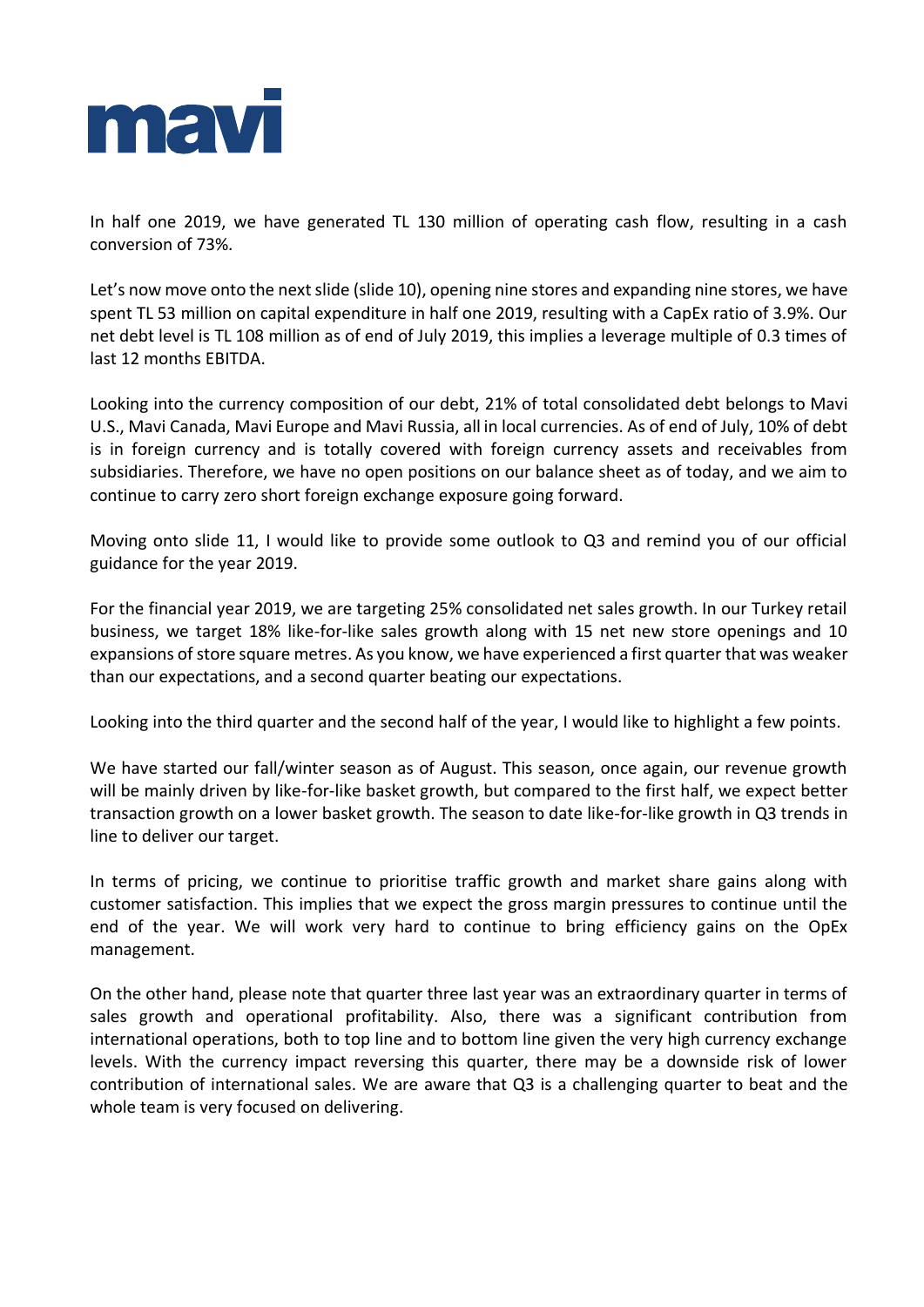

Another point worth noting here is the impact of interest rates on "interest on purchases" on EBITDA. Although this is more a technical reporting issue rather than operational, it may have an adverse impact on our guided EBITDA as the interest rate for the rest of the year will come in lower than our initial projection. This, I believe, is a short-term comparative challenge, but a long-term benefit to our business.

Having laid out the challenges, as of Q2, we would like to keep our guidance of a 14.5% EBITDA margin as our target. Regarding leverage and CapEx, we retain our strategic base target of staying below one times net EBITDA multiple, and we still expect our CapEx spending to be around 4% of total sales.

With this final note, I am happy to take any questions you may have, so it is over to you. Thanks for taking the time and listening to my presentation.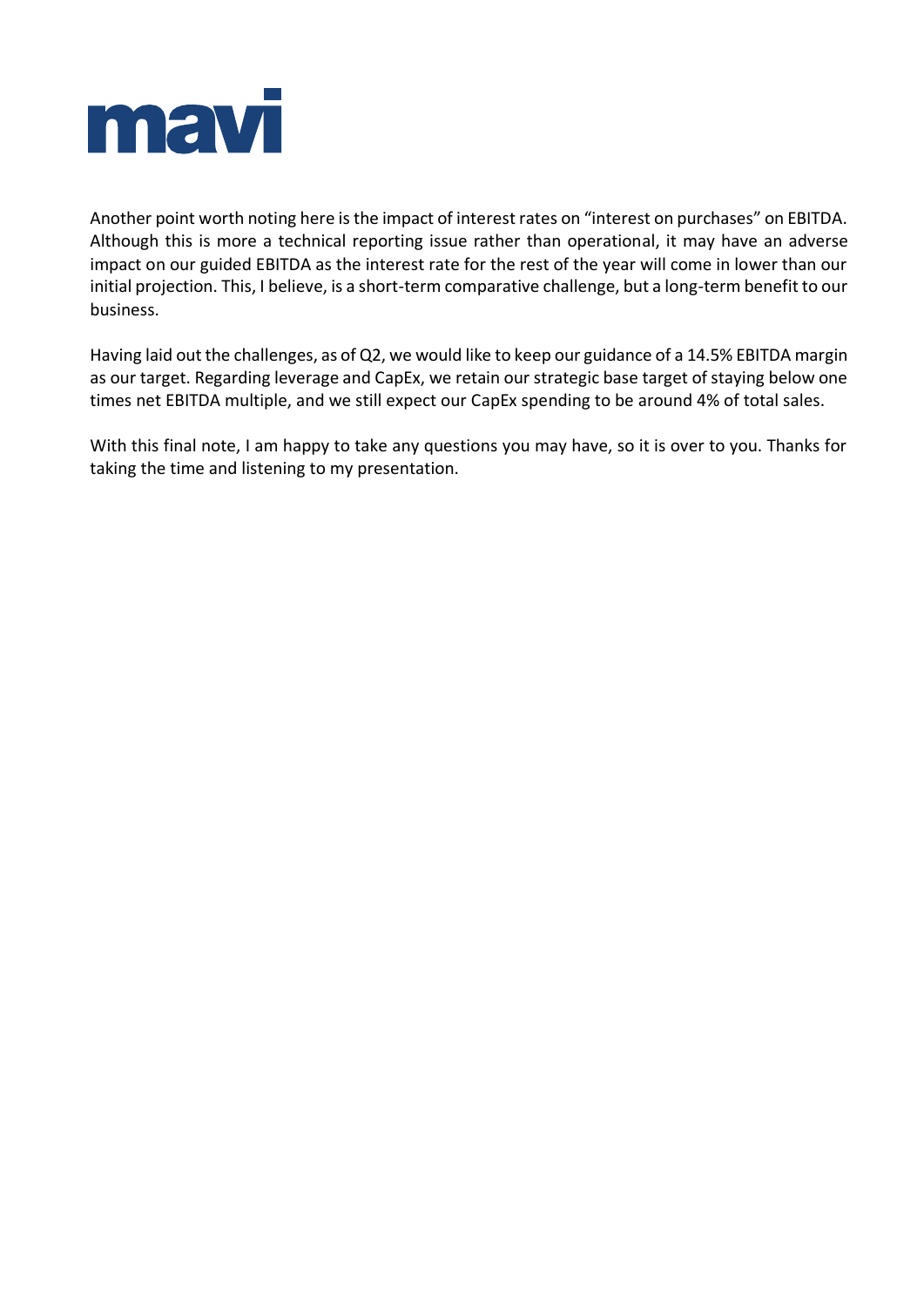

# **Question and Answer Session**

**Operator** *[Operator instructions]*

We have a question by phone from Görkem Göker, Yapi Kredi Yatirim. Please go ahead.

## **Görkem Göker**

I have questions about your online business, as we witnessed a huge growth on that front. Could you provide us more information about the basket sizes on that front and how profitable it is currently? I mean, you may be making some CapEx on that front as well. Because my second question is 53 million CapEx sounds a little high, although it is within your guidance, I guess, but when compared to last year, there is an increase. Could you please provide a breakdown of your CapEx?

Lastly, your guidance implicitly says 15.5% EBITDA margin in the second half of the year. Do you see risks on the upside front or on the downside front regarding your guidance? Thank you very much in advance.

#### **Cüneyt Yavuz**

Thank you. Let me take it one by one. Let me just take a look at the CapEx breakdown here. First and foremost with E-com, in terms of our E-com tracking, our strategy in Turkey is to maintain Turkey Ecom profitability at the levels at our store contribution. I am happy to report back that net-net, although there might be slight variances between the two channels, our retail and E-com, our E-com channel in the Turkey business model is as profitable as our retail operations.

As we continue to grow our E-com, and as we gain economies of scale and introduce a lot of the good features of click and collect, the app, better product lining and grow our category, I am very much confident that our E-com total business will be even more profitable down the line.

Our digital footprint outside of Turkey in international holds the same story, although we don't have as big a retail presence internationally. It is mostly denim-centric growth model that we have, and if you look at U.S., Canada, European businesses, they are growing disproportionately fast and we have many more white space to cover, so we are very bullish in terms of what we can deliver there. Also, from a profit perspective, they are also doing pretty well.

Russia just started, so the numbers are not in. Hopefully, as the Russia business picks up, our .ru business and our WildBerries, Lamoda collaborations, which are equivalent of Amazon and Trendyol in this part of the world, I think it will only fuel our business. I said a few more words than probably necessary, but overall, our E-com business both domestically and internationally is most profitable. The basket size, conversion, UPT (units per transaction) are very similar to the markets that they are operating in, therefore, we are very much encouraged to continue to grow both domestically and internationally to cover more ground with our E-com business.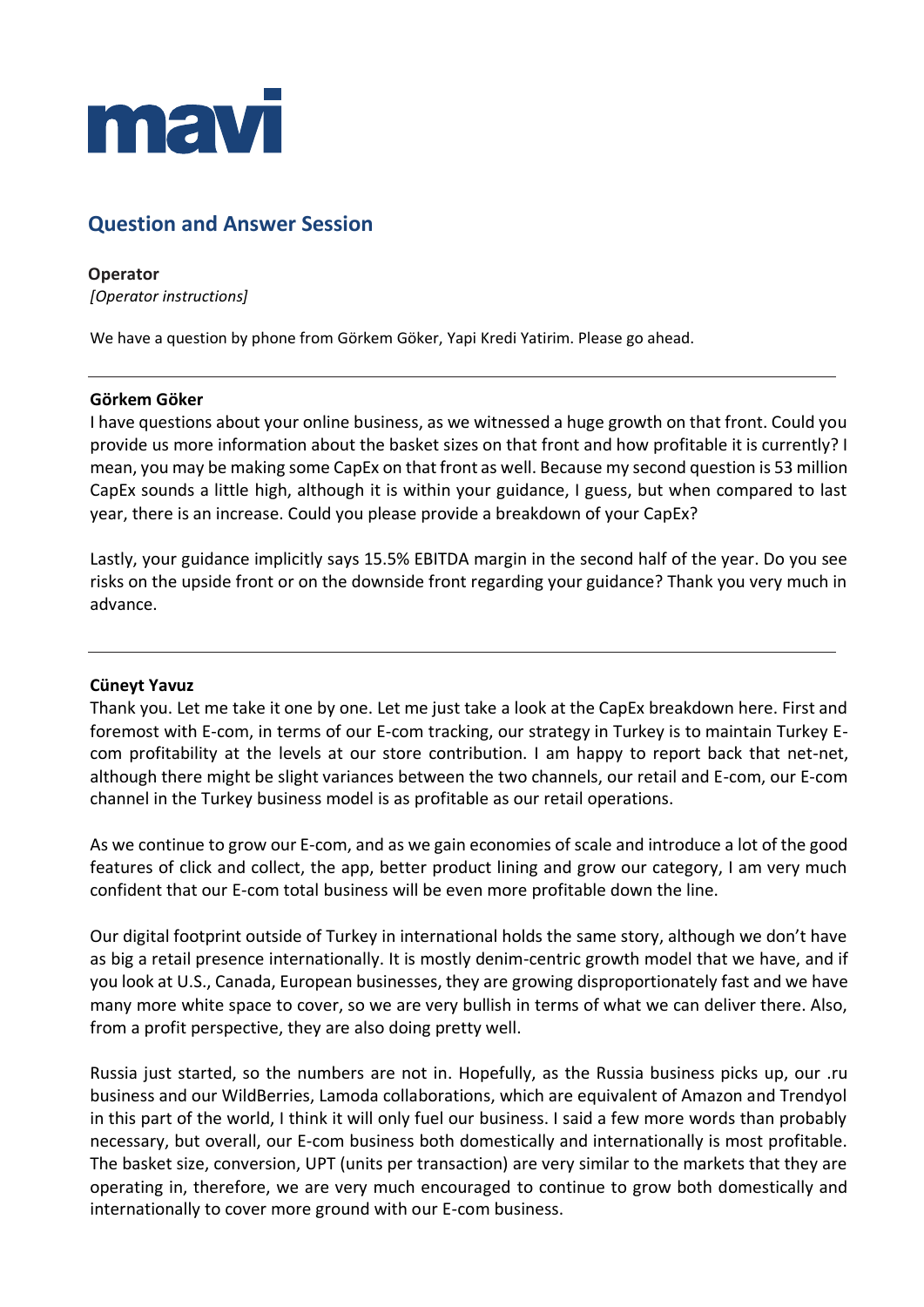

On the side of the CapEx business, you are right, when I say TL 53 million, clearly, that is also indicating everything in it. Within that there is IT and digital and supply chain related other investments that are coming through. Typically, the split is  $-$  if you look at it, it is an 80:20 rule, so 80% of what we are investing has historically been behind retail and 20% by technology and digital and supply chain related areas. In SS19, this 80:20, was 70:30, so 70% of that 50+ million went behind store operations and some takeovers and expansions, and 30% on other... so there was a little more disproportionate investment, as you were rightly smelling and figuring out behind – in preparation for future growth that will be coming through our digital, better reporting supply chain and E-com related areas. Also, some of the investment came through in the digital front in USA and Russia across the first half of this year.

In terms of my guidance, it is a very bumpy ride, therefore, I tried to outline the current situation year-to-date with quarter two transactions picking up and business was going through a more normal season. We are encouraged for the rest of the year. Having said that, we are trying to be, as a team, very realistic about quarter three, which is coming off of a very high comparable year. Both Turkey performed very strong, and also the international contributed due to the exchange rate last year, so I am trying to take a consolidated second half perspective. Rather than say that the upside or downside risk is that we remain spot on at 14.5% for the EBITDA with the challenges being noted. If anything, we are going to keep – our number one focus is keep the traffic, maintain the consumer, maintain our competitive environment.

From a Turkey perspective, we have just, as you are aware, started our consumer communication with the Kıvanc/mens campaign, which will be followed by the second wave of campaign, which will be focused more on women. Our investment behind digital, both in Turkey and across the globe will continue, so some of the weaknesses, left and right, we hope to capture through better new product innovations, better product offerings and international expansion. Again, another point to underline is the currency vis-à-vis many of the forecasts and budgeted currencies are running at a lower rate, which is for the mid to long run a better situation for us, because it makes us more affordable. But having said that, of course, the international contribution vis-à-vis last year brings up a sort of downward challenge. As management, we are committed to use all the tools we have and all the different channels that we operate in to bring all ends to come to our guidance number.

I think we will have a much deeper insight as we go through this most challenging quarter three, for me to be able to tell you (our investors), my board, whether there is an up or a down trend, but it is too early to call, therefore, I choose not to change any of our guidance principles.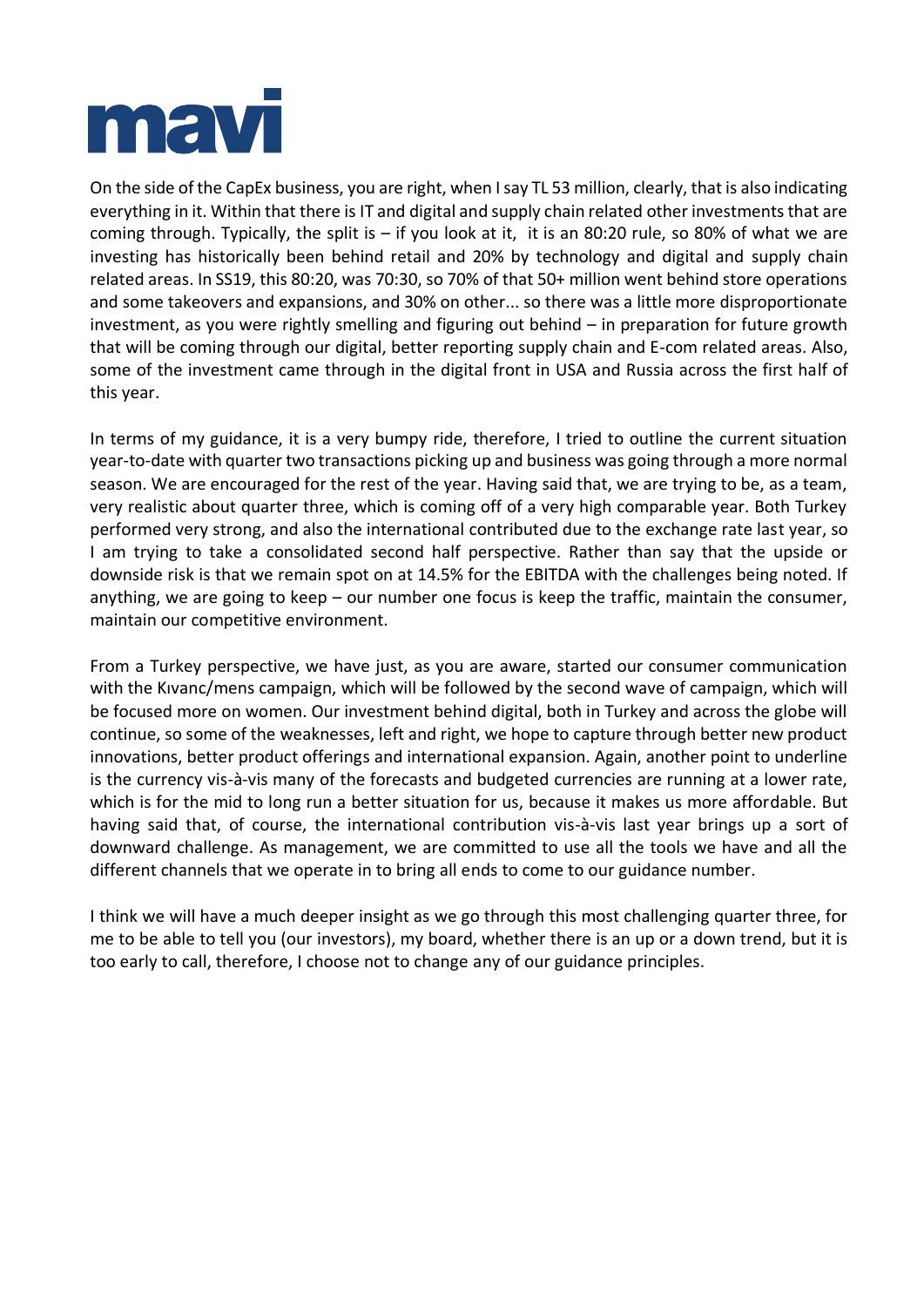

## **Operator**

We have another question by phone from Cemal Demirtaş from Ata Invest. Please go ahead.

#### **Cemal Demirtaş**

My question is related to the latest months, such as September, we are maybe in the middle of. I know the base effect, but do you have any perception about consumer behaviour, because in some certain areas we see soft demand, and I am trying to understand do you have any indications you are receiving in your segments you versus your competition.

The interest rate environment, now, we see interest rates are coming down, but we didn't see the impact. What kind of impact do you expect any how long it will take to reflect to your domestic demand side. Thank you.

## **Cüneyt Yavuz**

We are guiding for 18% LFL retail indicator, the key indicator for retail business. We finalised the month of August, which is in line and we had a very good August that is behind us. With September, the back to school season in Turkey begins, and as we have more people walking in and there is another come-back to the city that is taking place, we have just started our campaign or communications, media communications above the line, below the line, social media to enhance this period and capitalise on the traffic that is taking place.

As of, I would say, the beginning of this week, if I were to say at a macro level how we are performing, as expected, most of the gains we are tracking is coming from basket size. But I am a numbers and volume person, I am not a value person, because we are in the game of market share and making sure that we are gaining new customers and selling to them more products so that our wardrobe penetration and market share is increasing. I am also happy to say that as of mid-September, we are tracking with positive traffic and positive transactions on the volume side. Thank you.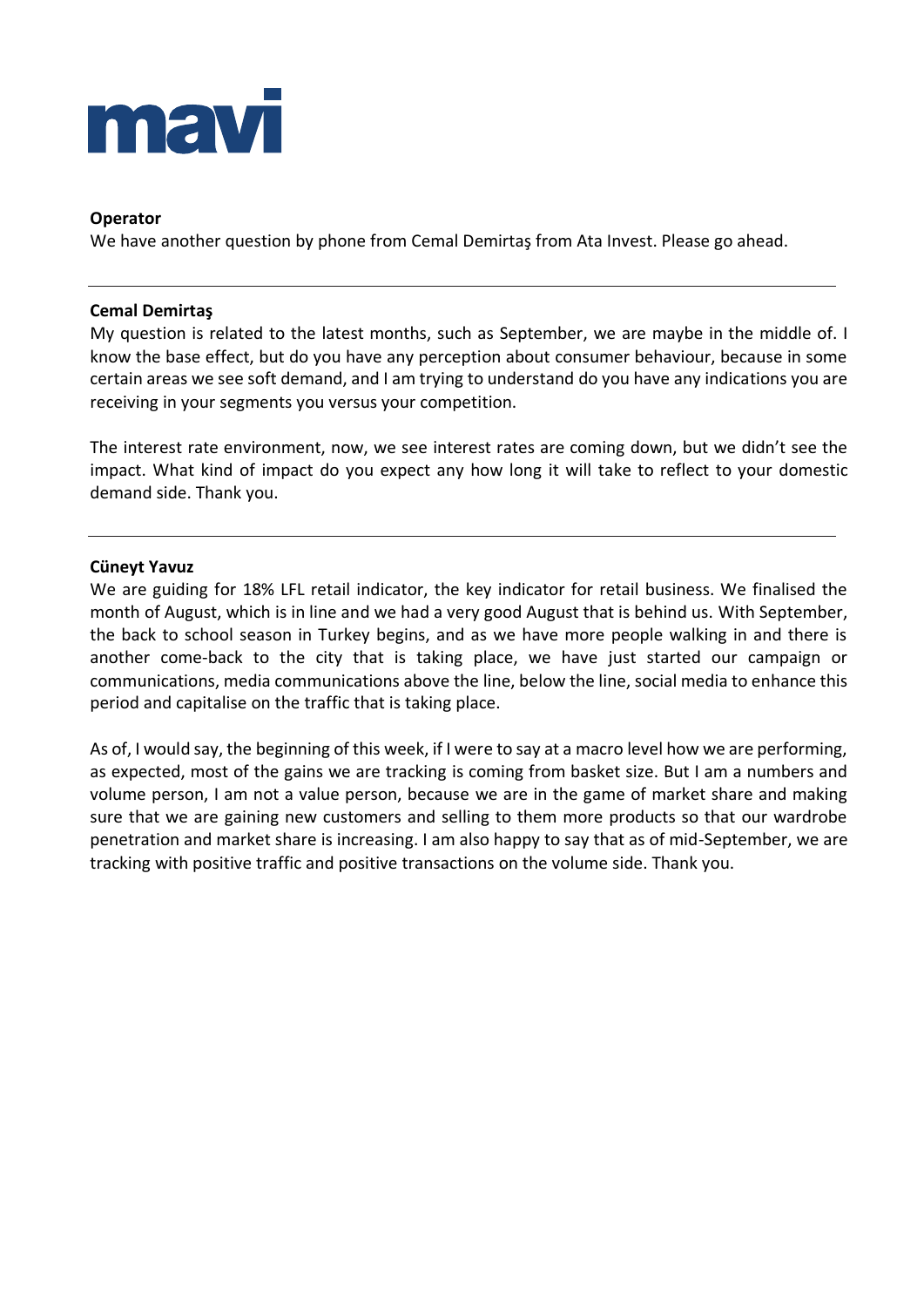

**Cemal Demirtaş** Any comment about the interest rates?

## **Cüneyt Yavuz**

Interest rates, it is too early to make any statement left and right at this point in time. The interest rates hopefully are going to come in as a net benefit to us, especially in terms of our financing costs, and mostly, I think, down the road as we are purchasing more and in terms of running the business with our business partner suppliers, it will have a positive impact.

Your question was pure consumer-driven and consumer sentiment-driven. For me, without or without the current fluctuations, it is too early to say whether it has a positive or a negative impact. All I can say is month-to-date, season-to-date our numbers are tracking in line, so let's see how it goes. We have another halfway to go through and, again, as we mentioned it is an uphill battle this quarter, vis-à-vis comparables. Oherwise business is OK, but from a comps perspective it is coming on top of very huge numbers for quarter three last year. That is the beauty of being in retail and likefor-like business, so we take that challenge wholeheartedly and we will see how it goes, but so far, very good.

## **Operator**

We have another question from Berna Kurbay from BGC Partners. Please go ahead.

#### **Berna Kurbay**

My question is about the gross margin. You mentioned that you expect to see pressure until the end of the year on the gross margin side and hopefully some operating leverage benefits will come through. On the gross margin, are you still seeing a lot of pressure from the cost side, meaning the high cost inventory from August/September last year? Is that pretty much cleared now and are you seeing some benefits from a more reasonable exchange rate in the last couple of months? Is the gross margin challenge now becoming more of a pricing issue and keeping traffic high? What exactly is the challenge or the main challenge in the second half of the year for you on the gross margin side?

#### **Cüneyt Yavuz**

We went through a process or a period where the cost base increased 30+ percent, and as you can see in many of the industries, not only in retail, but many across. Probably with the exception of food industry in Turkey, the cost increase and what we were able to transfer to the consumer, because the consumers have not had the opportunity to have a similar purchasing power parity increase, there has been a delta. Our job has been therefore to make sure that our inventory management, speed-to-shelf and sell-through rates are improving. I am happy to report back that from a working capital perspective, we ended the first half of the year with better than forecasted inventory, with solid sell-through rates, with improvements in markdown management.

Now, coming into this season and moving forward, as the exchange rates are coming down, of course, the cost pressures that we have are easing off, so that is a positive, of course. We welcome the fact that the currency is now trading at 5.7-5.8 ratio. Vis-à-vis, at this point in time, we were hedging at 6.9-7 etc for spring/summer 2019.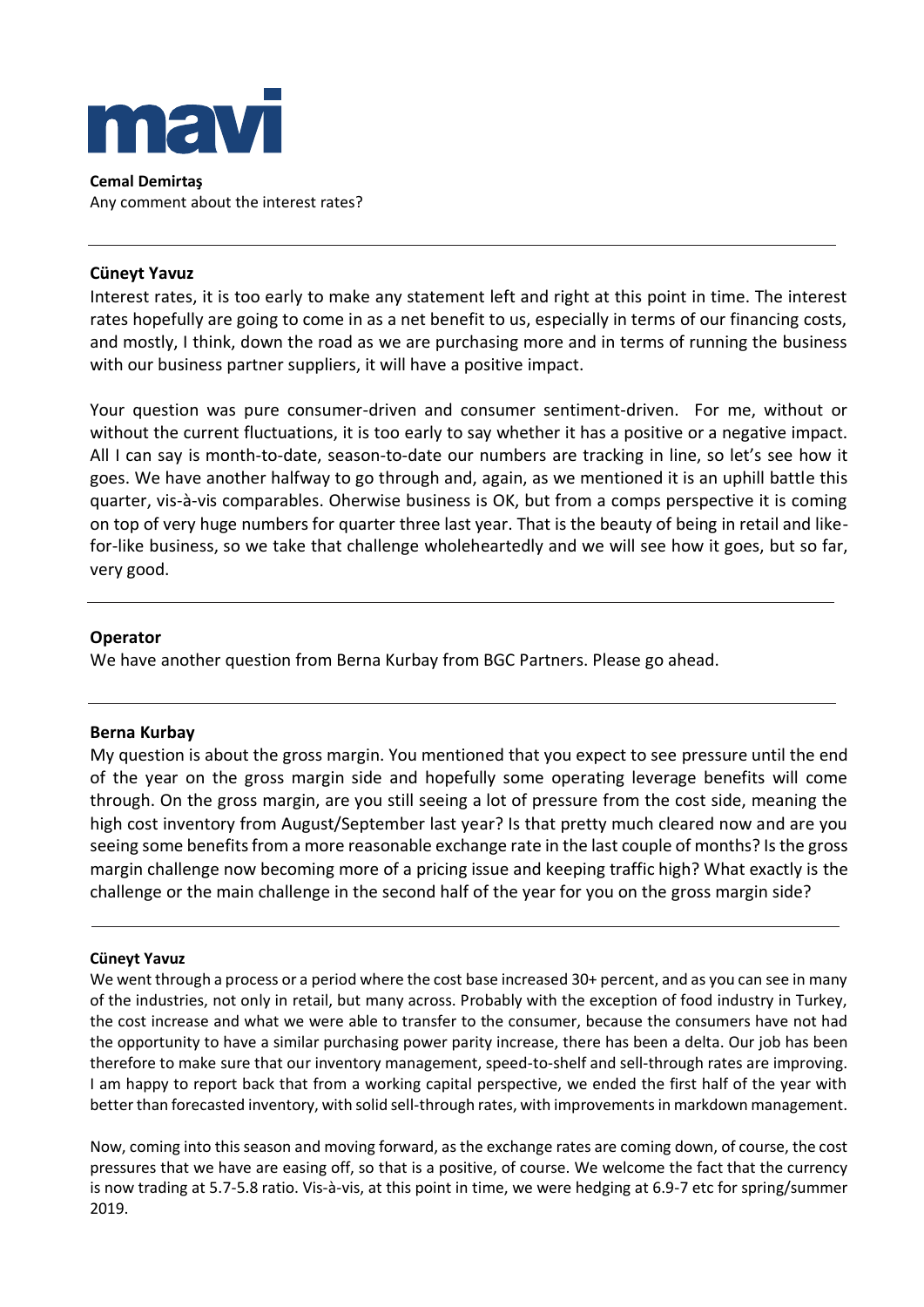

I think the imminent exchange rate has more to do with what is to come, so if I were to model Mavi, with what you see today as an exchange rate, this is mostly going to have a good news impact for spring/summer 2020, because as we are finalising our plans for the spring/summer buys and the cost base is there. So it will give us room, breathing space to do a lot of the catch-up that we have lost, let's say, along the year with step-by-step price adjustments and making sure that we capture the consumer.

For the rest, from a pure quarter three, quarter four, second half of the year, we do expect the gross margin pressure to continue, but the contraction that we have seen, this 310 basis points that have come should be much lower than the first half, and we are still prudent in terms of our expected EBITDA margin. The operational leverage impact on EBITDA last year will be hard to beat.

Internally, I think it would be fair to say that we will continue to look into opportunities and rent ratios and overhead ratios, in sell-through, in markdown management, these are all nice areas that through this first half of the year, around 170 basis points that I mentioned, that we were able to make gains at. This is only making Mavi and my team much more fluid and stronger, and some of these good practices, clearly, we will carry into the second half also. Net-net, of course, it all starts with the consumer and their price and purchasing power. What is important is that we keep the traffic, which is right now trading positive, that we keep the transactions positive, these are two indicators that are tracking positive. As long as we have the footfall coming in, we do aspire to catch up and improve on our gross margin area sooner than later.

Again, a bit wordy, if you have more detailed questions, I am more than happy to elaborate, but I hope that covers your question.

#### **Berna Kurbay**

That was very helpful. Thank you.

#### **Operator**

*[Operator instructions]*

We have another question from Görkem Göker from Yapi Kredi Yatirim. Please go ahead.

#### **Görkem Göker**

As a follow-up question, you have already talked about it, but could you please provide more information about the competitive environment and your competitors' pricing policy. Do you see any material changes on that front both including foreign and local players? Thank you.

#### **Cüneyt Yavuz**

The competitive environment same period last year went a little out of control with all the exchange rate changes, where some of the international brands who did global pricing priced out of the market, while the Turkish competitors maintained their TL positioning. But as of today, in terms of Mavi's strategic blueprint pricing metrics vis-à-vis the competition, we are back to normal. What does back to normal mean?